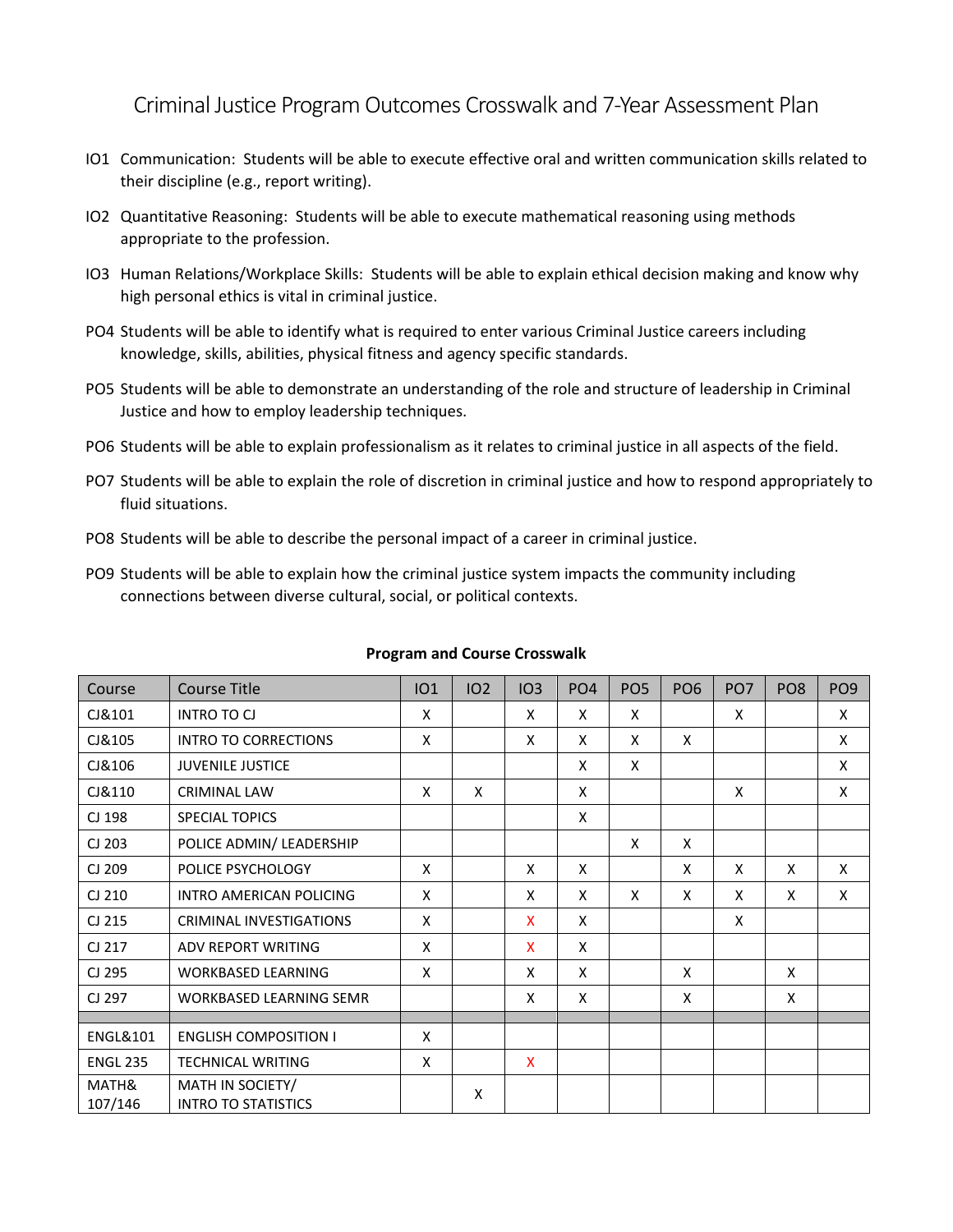| Course              | <b>Course Title</b>             | IO1 | IO2 | IO3 | PO <sub>4</sub> | PO <sub>5</sub> | PO <sub>6</sub> | PO <sub>7</sub> | PO <sub>8</sub> | PO <sub>9</sub> |
|---------------------|---------------------------------|-----|-----|-----|-----------------|-----------------|-----------------|-----------------|-----------------|-----------------|
| <b>BUS 120/</b>     | HUMAN RELATIONS /               |     | x   | Χ   |                 |                 |                 |                 |                 |                 |
| <b>PSYC&amp;100</b> | <b>GENERAL PSYCHOLOGY</b>       |     |     |     |                 |                 |                 |                 |                 |                 |
| CMST&               | INTERPERSONAL COMM/             | Χ   |     |     |                 |                 |                 |                 |                 |                 |
| 210/220             | <b>PUBLIC SPEAKING</b>          |     |     |     |                 |                 |                 |                 |                 |                 |
| <b>FAD 150</b>      | <b>INDUSTRIAL FIRST AID</b>     |     |     | x   | x               |                 |                 |                 |                 |                 |
| PEH XXX             | <b>ACTIVITY COURSE [AC]</b>     |     |     |     | X               |                 |                 |                 |                 |                 |
| <b>PHIL 211</b>     | ETHICS FOR CJ                   |     |     | X   |                 |                 |                 |                 |                 |                 |
| <b>PSYC 225</b>     | <b>PSYCH &amp; LEGAL SYSTEM</b> |     |     |     | Χ               |                 | X               | Χ               |                 |                 |